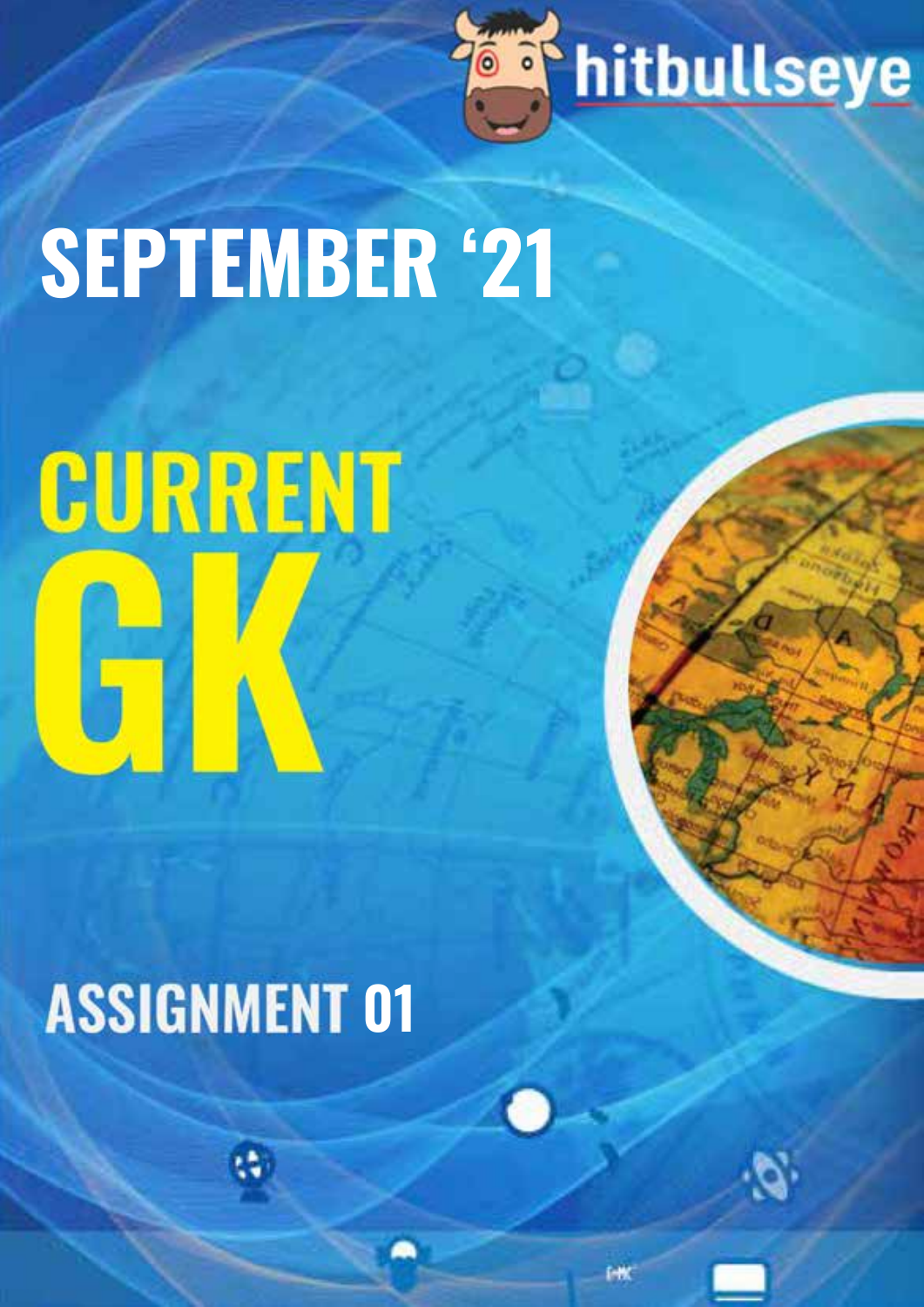

#### **Career After +2 Current GK Sep Test 01**

**DIRECTIONS** *for questions 1-25: Mark the best option:*

**1.** In which state of India did Nirmala Sitharaman inaugurated a project called 'My Pad, My Right'?

| A) Manipur | B) Nagaland |
|------------|-------------|
|            |             |

- C) Assam D) Tripura
- **2.** Which one of the following companies has roped in Tokyo Olympic Silver-medalist Mirabai Chanu for its "Stay in Play" campaign?

A) Reebok B) Adidas C) Puma D) Bata

**3.** State Bank of India (SBI) has opened a floating ATM on a Houseboat at \_\_\_\_\_\_\_.

A) Dal Lake B) Wular Lake

C) Mansar Lake D) Khanpursar

**4.** PM Modi virtually addressed the 6th Eastern Economic Forum (EEF) recently. Which country was the host of the EEF Summit 2021?

A) France B) Russia C) GermanyD) Australia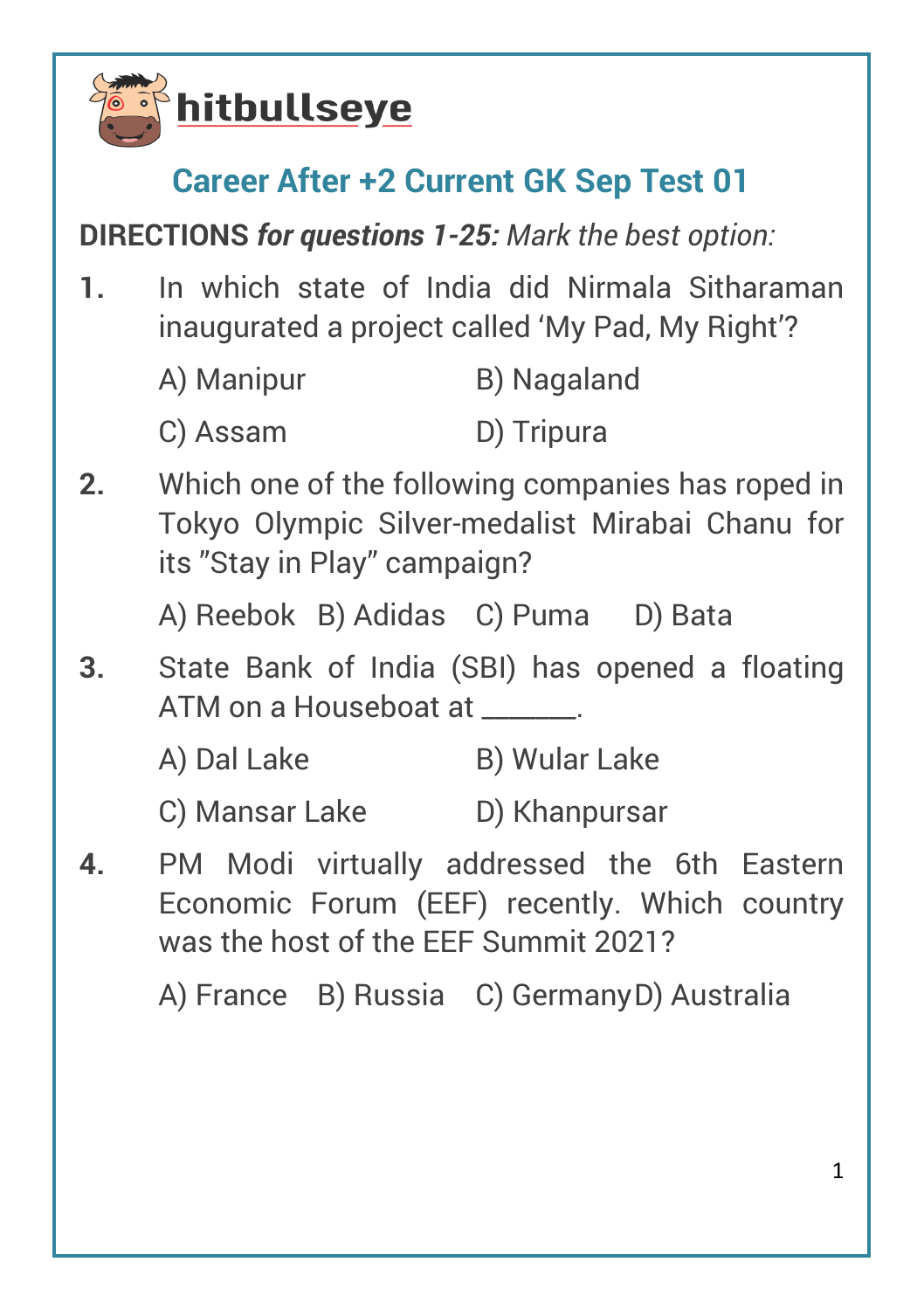

**5.** What is the rank of India in the Hurun India Future Unicorn List 2021 ?

A) 4th B) 2nd C) 3rd D) 6th

- **6.** Harvinder Singh has become the first ever Indian para athlete to win a medal in \_\_\_\_\_\_\_ event at the Paralympics.
	- A) Shotput B) Archery
	- C) Discuss Throw D) Badminton
- **7.** Praveen Kumar has claimed a silver medal in which event at the Tokyo Paralympics Games?

| A) Discuss Throw | B) Shotput |
|------------------|------------|
|------------------|------------|

- C) High Jump D) Javelin Throw
- **8.** Who is the first woman Chairperson & Managing Director of public sector enterprise Engineers India Ltd?
	- A) Rubina Tyagi B) Maitri Reddy
	- C) Vartika Shukla D) Soumya Sharma
- **9.** Which state government will set up a science city named after Rajiv Gandhi?
	- A) Punjab B) Maharashtra
	- C) Kerala D) Karnataka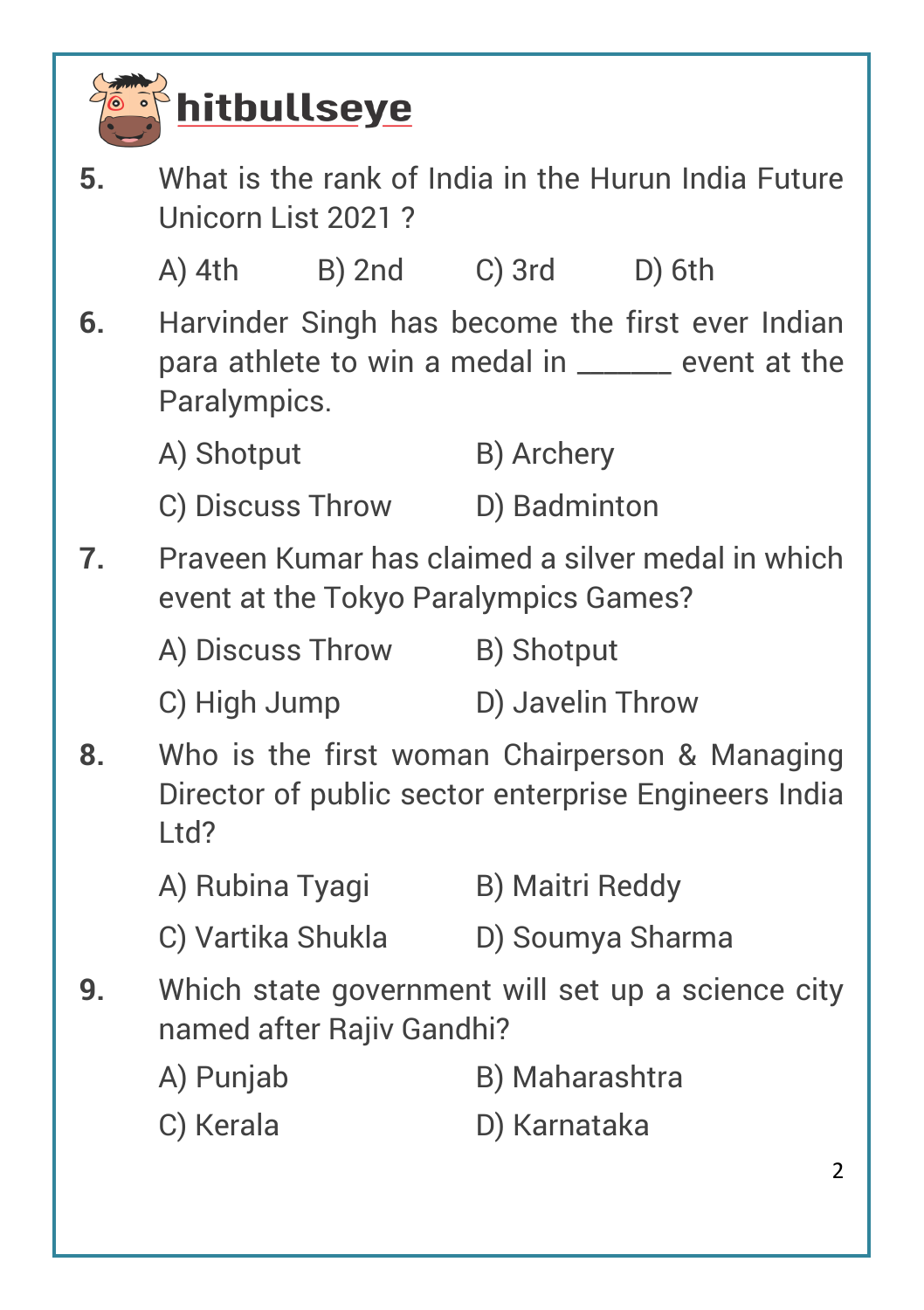| <b>hitbullseye</b> |                                                                                                                                     |                  |                          |              |  |  |
|--------------------|-------------------------------------------------------------------------------------------------------------------------------------|------------------|--------------------------|--------------|--|--|
| 10 <sub>1</sub>    | Which of the following country is all set to host a<br>key conference as part of the International Climate<br>Summit (ICS) 2020-21? |                  |                          |              |  |  |
|                    | A) India                                                                                                                            |                  | B) USA C) China D) Japan |              |  |  |
| 11.                | How many Unicorns are there in India as per the<br>report of Hurun India Future Unicorn List 2021?                                  |                  |                          |              |  |  |
|                    | $A)$ 91                                                                                                                             | B) 51            | $C)$ 71                  | D)81         |  |  |
|                    | 12. Which country has topped the Hurun India Future<br>Unicorn List 2021?                                                           |                  |                          |              |  |  |
|                    | A) Russia                                                                                                                           |                  | B) China                 |              |  |  |
|                    |                                                                                                                                     | C) United States | D) Singapore             |              |  |  |
|                    | 13. What was the profession of Chandan Mitra who<br>has passed away recently?                                                       |                  |                          |              |  |  |
|                    | A) Journalist                                                                                                                       |                  | B) Author                |              |  |  |
|                    | C) Banker                                                                                                                           |                  | D) Actor                 |              |  |  |
| 14.                | Which animal has been named as the state animal<br>by the administration of the Union Territory of<br>Ladakh?                       |                  |                          |              |  |  |
|                    | A) Jaguar                                                                                                                           |                  |                          | B) Red panda |  |  |
|                    | C) Kashmir stag                                                                                                                     |                  | D) Snow leopard          |              |  |  |
|                    |                                                                                                                                     |                  |                          |              |  |  |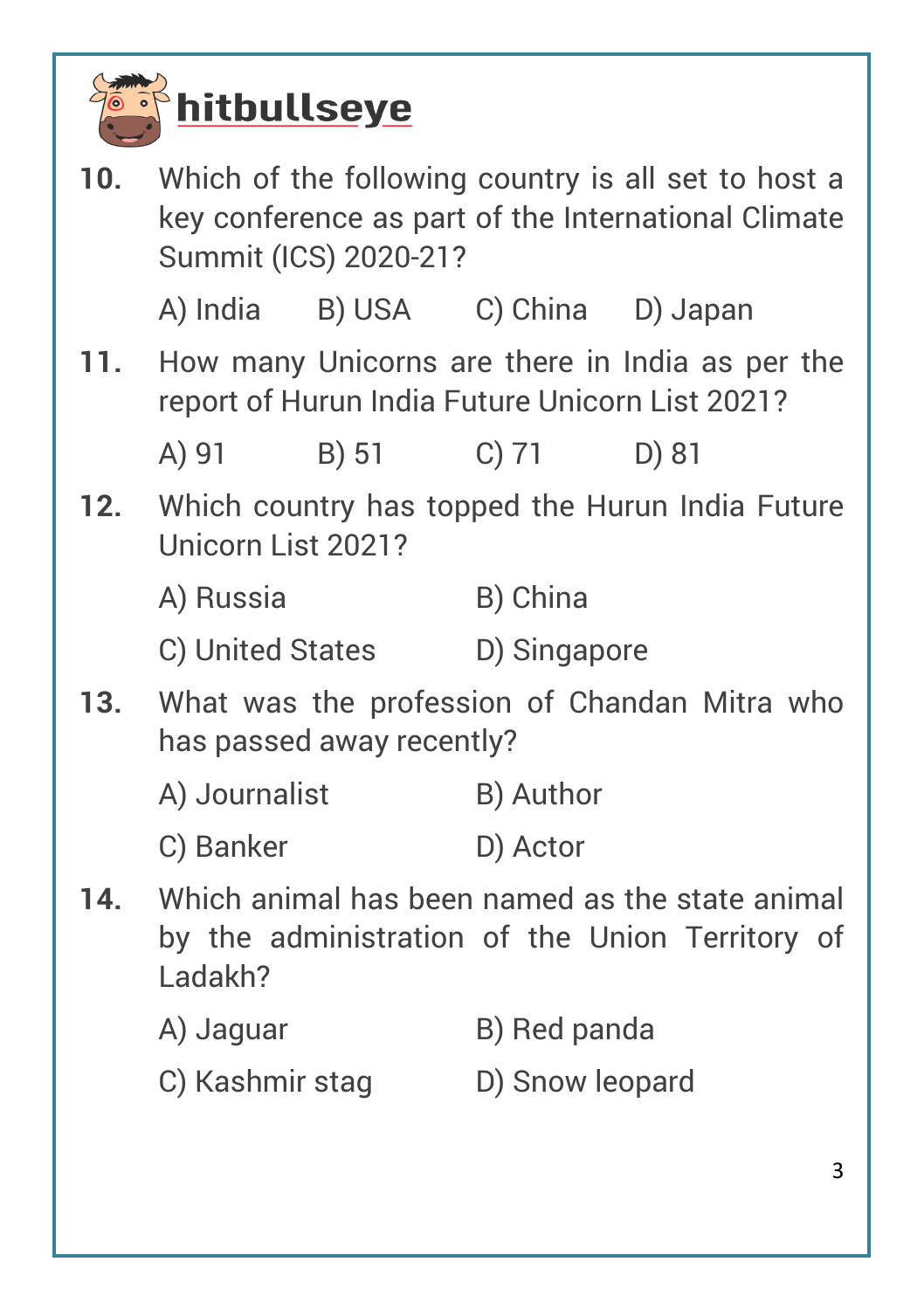

- **15.** RBI has announced to set up a 5-member committee to scrutinize applications and give recommendations on New Umbrella Entity (NUE) licenses. Who will head this committee?
	- A) P. Vasudevan B) Mohd. Anwar
	- C) Vikram Dhanda D) Debojit Barua
- **16.** The Rural Enterprises Acceleration Programme 'Saath' has been launched by which state/UT for Self Help Group (SHG) women?
	- A) Chandigarh B) Rajasthan
	- C) Delhi D) Jammu & Kashmir
- **17.** Which of these countries have been inducted as the new member country of the New Development Bank (NDB) set up by BRICS nations?
	- A) Bangladesh B) UAE
	- C) Uruguay D) All of the above
- **18.** Name the winner of Bird Photographer of the Year (BPOTY) 2021.
	- A) Maofeng Shen B) Felipe Foncueva
	- C) Alejandro Prieto D) Jonas Classon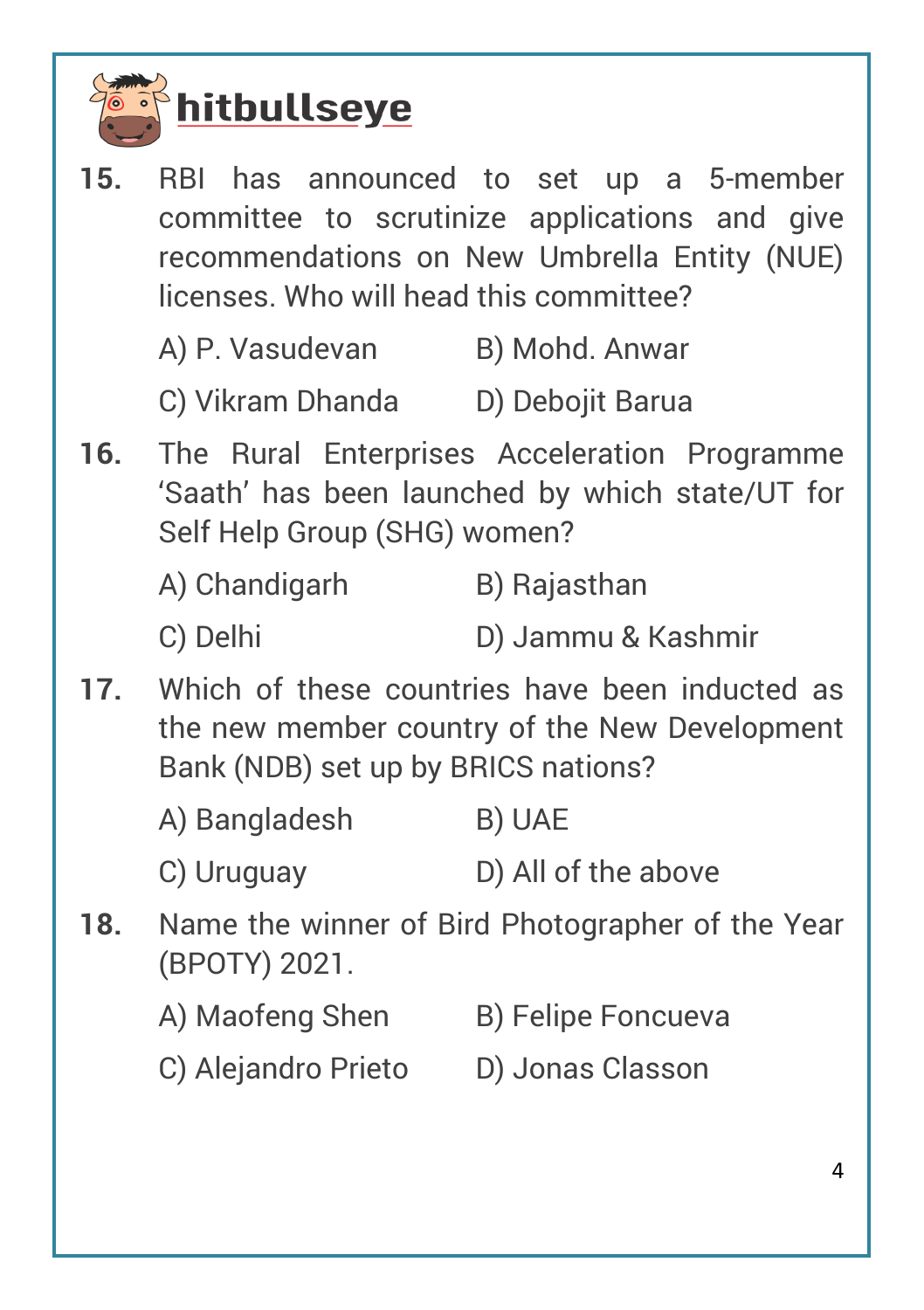

**19.** Name the newly appointed Director-General of the Border Security Force (BSF).

A) V.K. Johri B) Rajni Kant Mishra

C) Surjeet Singh DeswalD) Pankaj Kumar Singh

**20.** Which of the following company has been awarded the Prestigious global "Association for Talent Development (ATD) 2021 BEST Award"?

A) Power Grid Corporation of India

B) National Thermal Power Corporation Limited

C) Indian Oil Corporation

D) Oil and Natural Gas Corporation

- **21.** Who among the following has won Behler Turtle Conservation Award 2021?
	- A) Latika Nath B) Shailendra Singh
	- C) Bittu Verma D) Uma Singh
- **22.** Who will be inducted into the Asian Federation of Advertising Associations (AFAA) Hall of Fame at AdAsia 2021?
	- A) Hansa Malik B) Jitendra Kumar
	- C) Girish Arora D) Ramesh Narayan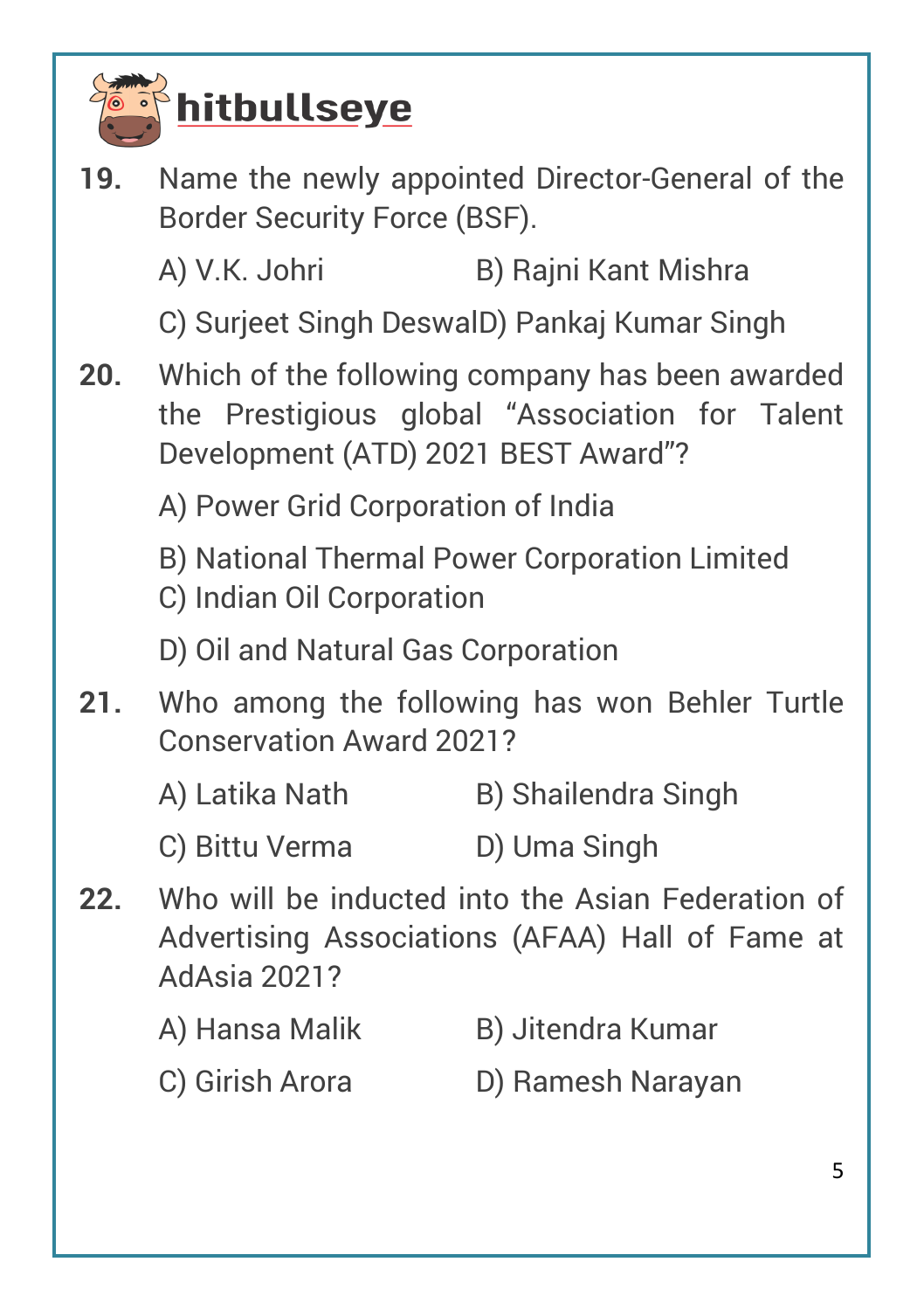

- **23.** How many teams are participating in the 130th edition of the Durand Cup? A) 18 B) 20 C) 15 D) 16 **24.** On 5th September 2021, President Ram Nath Kovind presented National Teacher Award to how many teachers across the country? A) 28 B) 37 C) 44 D) 51 **25.** India's first dugong conservation reserve is planned to be established in which state? A) Gujarat B) Maharashtra
	- C) Tamil Nadu D) Kerala